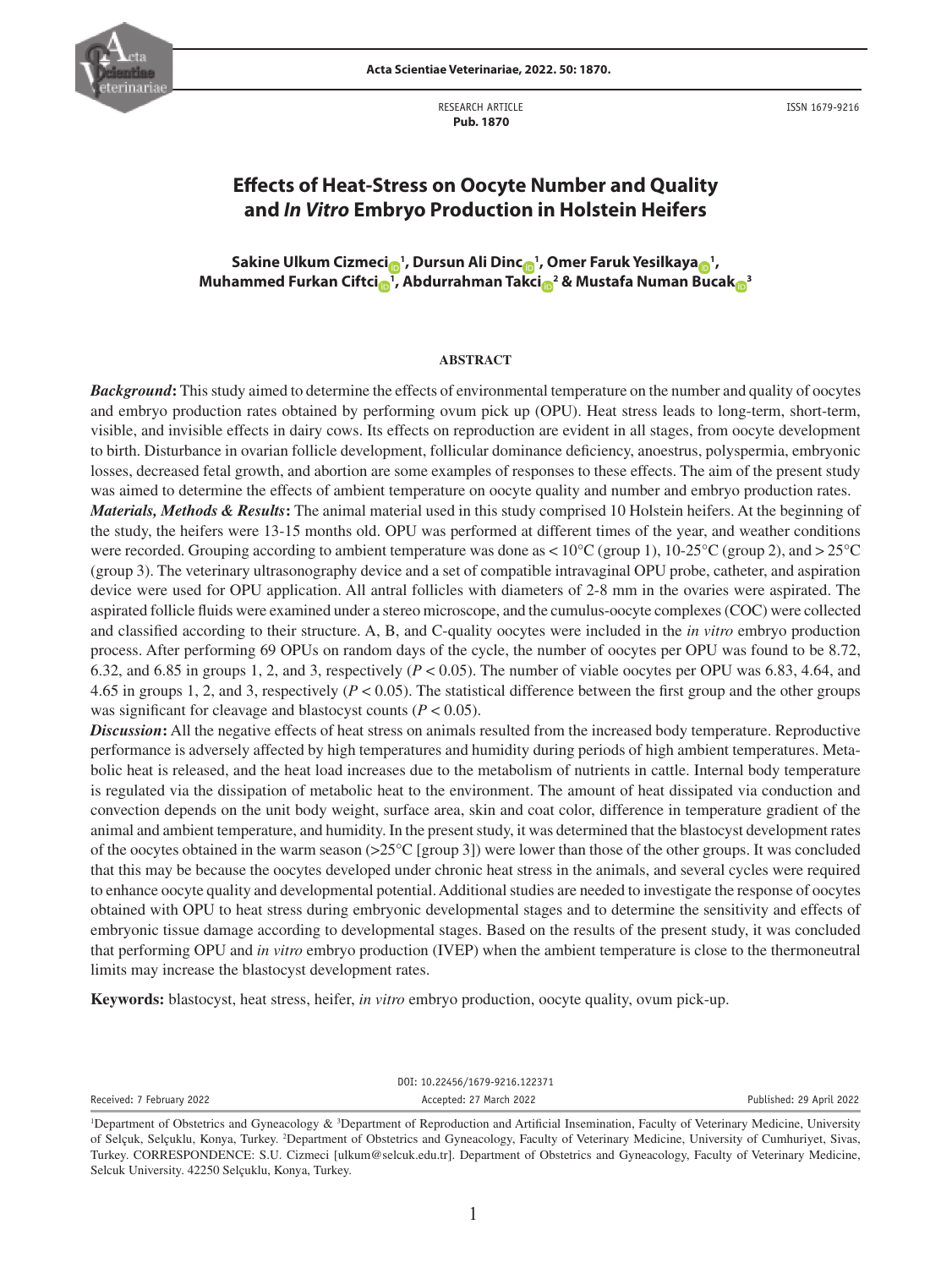# **INTRODUCTION**

Due to the rapidly increasing global population, animal food deficit [20,49] and global climate change, livestock are adversely affected worldwide [11,33,39,45]. The currently dominant 1.5°C rise in global temperature is estimated to rise to 5°C in the 2050s [51]. The ambient temperature range in which animals do not use additional energy to maintain their body temperature is called the thermoneutral zone (TNZ). In general, the TNZ range is influenced by certain factors such as animal age, species, ration, ambient temperature, yield and animal behavior [2].

An increase in cortisol secretion during heat stress results in the disruption of GnRH secretion and reduction of blood FSH and LH levels [3,8,28,51]. Consequently, follicular development is suppressed, the estrous cycle becomes irregular [4,37,50], and oocyte quality deteriorates [7]. In addition, problems in the detection of estrus may occur due to decreased estradiol levels [3,50], low birth weight and growth retardation, and impaired placental development may be observed in calves due to the decrease in nutrient and oxygen intake [8,48].

It also includes problems such as the small diameter of the dominant follicle in the 1st and 2nd follicular waves, lack of dominance, and an increase of large follicles [14,29,42]. For this reason, the fertilization and blastocyst rates of oocytes collected in the summer months are lower than those collected in the winter months [19,41,44], and at least 2-3 should pass for the end of the heat stress [43]. The aim of the present study was aimed to determine the effects of ambient temperature on oocyte quality and number and embryo production rates.

## **MATERIALS AND METHODS**

### *Animals*

Ten Holstein heifers were used in this study. At the beginning of the study, the heifers were 13-15 months old. The heifers were fed a total mixed ration (TMR) at level of energy requirement of maintenance in a semi-open barn.

# *Experimental setup*

Heifers selected as donors were not administered hormones for superovulation or synchronization before OPU. OPU procedures were performed at different times of the year and on random days of the

cycle. The air temperatures on the days of OPU application were recorded. Grouping according to ambient temperature was done as  $< 10^{\circ}$ C (group 1), 10-25<sup>°</sup>C (group 2), and  $> 25^{\circ}$ C (group 3). The OPU-treated area was maintained at 24-26°C using air conditioning. The laboratory environment was climatized to > 30°C.

# *OPU application*

The veterinary ultrasonography device<sup>1</sup> and a set of compatible intravaginal OPU probe, catheter, and aspiration device<sup>2</sup> were used for OPU application. For OPU, the animal was put into labor and anesthetized via the lower epidural route  $(4-6 \text{ cc of local anesthetic})^3$ . All antral follicles with diameters of 2-8 mm in the ovaries were aspirated using a special convex vaginal probe (4.0-9.0 MHz, combined with a probe and a catheter with a 20 G needle at the tip) at 80-90 mmHg aspiration pressure. The aspiration line was rinsed continuously with an ovum pick-up (OPU) solution during follicular aspiration. During the procedure, the aspirated follicular fluid and COCs were maintained at 37°C in a special section connected to the pump.

# In vitro *embryo production (IVEP) application*

Bovine IVF (OPU, BO-Wash, BO-IVM, BO-IVF, Semenprep, BO-IVC, and BO-Oil)<sup>4</sup> medias were used in this study.

The COCs from the follicle fluids were collected under a stereomicroscope and classified according to the structure of the COC (i.e., A, B, C, and D-quality COCs). The following criteria were used to evaluate the collected COCs:

Grade A: Oocytes with  $\geq 5$  compact cell layers and homogeneous cytoplasm.

Grade B: Oocytes with few inhomogeneous areas in the cytoplasm and 3-5 layers of compact cell layers or  $\geq$  5 layers of compact cells and dense inhomogeneous areas.

Grade C: Oocytes with few cell layers  $(> 3)$  and few inhomogeneous areas in the cytoplasm or localized loss of cumulus and little homogeneous area.

Grade D: Oocytes with small, granular, inhomogeneous cytoplasm, with the cumulus layer completely lost [36].

A, B, and C-grade oocytes were used in the *in vitro* embryo production process. The oocytes were washed with the BO WASH (with HEPES) solution. Then, 10 oocytes were placed in 100 µL HEPES-free BO-IVM (*in vitro* maturation) medium equilibrated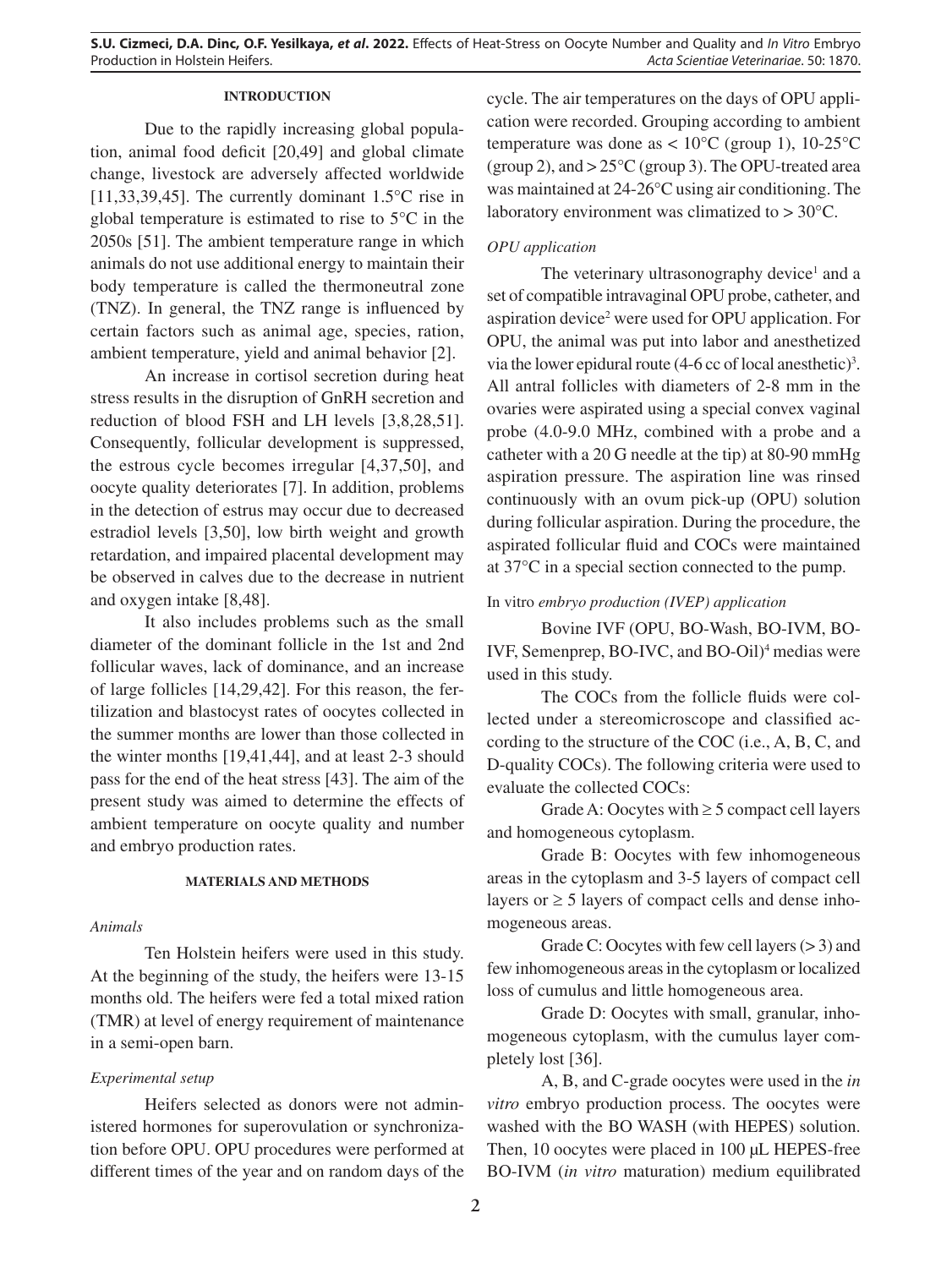for at least 4 h in petri dishes covered with mineral oil. Next, the oocytes were incubated in a mono gas incubator<sup>5</sup> (5.5% CO<sub>2</sub>, 38.8°C, humidified air) for 22 h. Maturation controls were established according to the expansion of cumulus cells and the presence of a polar body. The presence of one of these parameters was considered indicative of maturation. After centrifugation with the Semenprep solution at 328 *g* twice for 5 min, semen diluted with equilibrated BO-IVF (*in vitro* fertilization) medium to 10,000 (100,000 spermatozoa/30 µL) spermatozoa per oocyte was incubated in a mono gas incubator. Mature oocytes were placed in IVF drops and incubated for 20-22 h. Cumulus cleaning processes were performed via pipetting, assuming that sample losses may occur after vortexing. Fertilization control was carried out, after cleaning the cumulus cells, by observing the fertilization gap between the cytoplasm of the oocyte and Zona Pellucida (ZP) in the area where the sperm enters, or the presence of sperm bound to ZP [16]. After the fertilization stage, possible zygotes, which were removed from the cumulus cells via pipetting, were transferred to 100 µL *in vitro* culture (IVC) drops equilibrated overnight and cultured in a tri-gas incubator<sup>5</sup> (6% O<sub>2</sub>, 6% CO<sub>2</sub>, 88% N, 38.8°C) for 7 days [38]. The rates of 2-16-cell stage embryo formation on the 3rd day and blastocyst formation on the 6th and 7th days in the culture medium were evaluated.

The following formulae were used in the calculations [15,17]:

Maturation rate = (Number of oocytes with cumulus expansion or polar bodies detected (mature oocyte))/(Number of oocytes left to mature)

Cleavage rate = (Number of embryos with 2 cells and division)/(Number of mature oocytes)

Blastocyst formation rate = (Blastocyst count)/ (Mature oocyte count)

## *Statistical analysis*

The SPSS-Statistics-22<sup>6</sup> package program was used for statistical analysis. Differences among IVEP stages were evaluated using Duncan's test.

## **RESULTS**

A total of 69 OPUs were performed on 10 animals on random days of the cycle. It was found that the air temperature was < 10°C (group 1), between 10 and 25°C (group 2), and > 25°C (group 3) in 18, 25, and 26 of these 69 applications, respectively. Furthermore, it was determined that 123 of the 157 oocytes collected in the 1st group, 116 of the 158 oocytes collected in the 2nd group, and 121 of the 178 oocytes collected in the 3rd group were alive. Oocytes evaluated as viable were used in the *in vitro* embryo production stages. After OPU, the number of oocytes per OPU was 8.72, 6.32, and 6.85 in groups 1, 2, and 3, respectively. The number of viable oocytes per OPU was 6.83, 4.64, and 4.65 in groups 1, 2, and 3, respectively. There was a statistically significant difference in the number of oocytes per OPU among the groups  $(P < 0.05)$ . There was a statistically significant difference in the number of live oocytes per OPU between the first group and the other groups [Table 1]  $(P < 0.05)$ .

All oocytes used for IVEP application were transferred to the fertilization stage regardless of their maturation response, followed by cleavage. After *in vitro* fertilization, 90 of 123 oocytes were cleaved in group 1; the number of cleavages per OPU was 5, and the cleavage rate was 73.17%. In the second group, 66 of 116 oocytes were cleaved, and the cleavage number per OPU was 2.64 (56.90%). In the third group, 74 of 121 oocytes were cleaved, and the number of cleavages per OPU was 2.85 (61.16%). The blastocyst counts were 1.39 (20.33%), 0.64 (13.79%), and 0.81 (17.36%) per OPU in groups 1, 2, and 3, respectively. The statistical difference between the first group and the other groups was significant for cleavage and blastocyst counts  $(P < 0.05)$ .

#### **DISCUSSION**

In lactating Holstein cows, the TNZ is in the range of 4-24°C. The effects of heat stress on cows begin to be observed above 24°C, and milk yield decreases significantly above 27°C [27]. The average TNZ in Turkey is 16°C [10].

Owing to the metabolism of nutrients in cattle, metabolic heat is released, and the heat load increases [26]. Internal body temperature is regulated by dissipating metabolic heat to the environment. Heat loss in dairy cows occurs through convection, radiation, and evaporative cooling [5]. The amount of heat dissipated via conduction and convection depends on the unit body weight, surface area, skin and coat color, the difference in temperature gradient of the animal and ambient temperature, and humidity [18,23,24]. The physiological response to heat stress includes reduced feed intake, milk production, and secretion of thyroid hormones [13].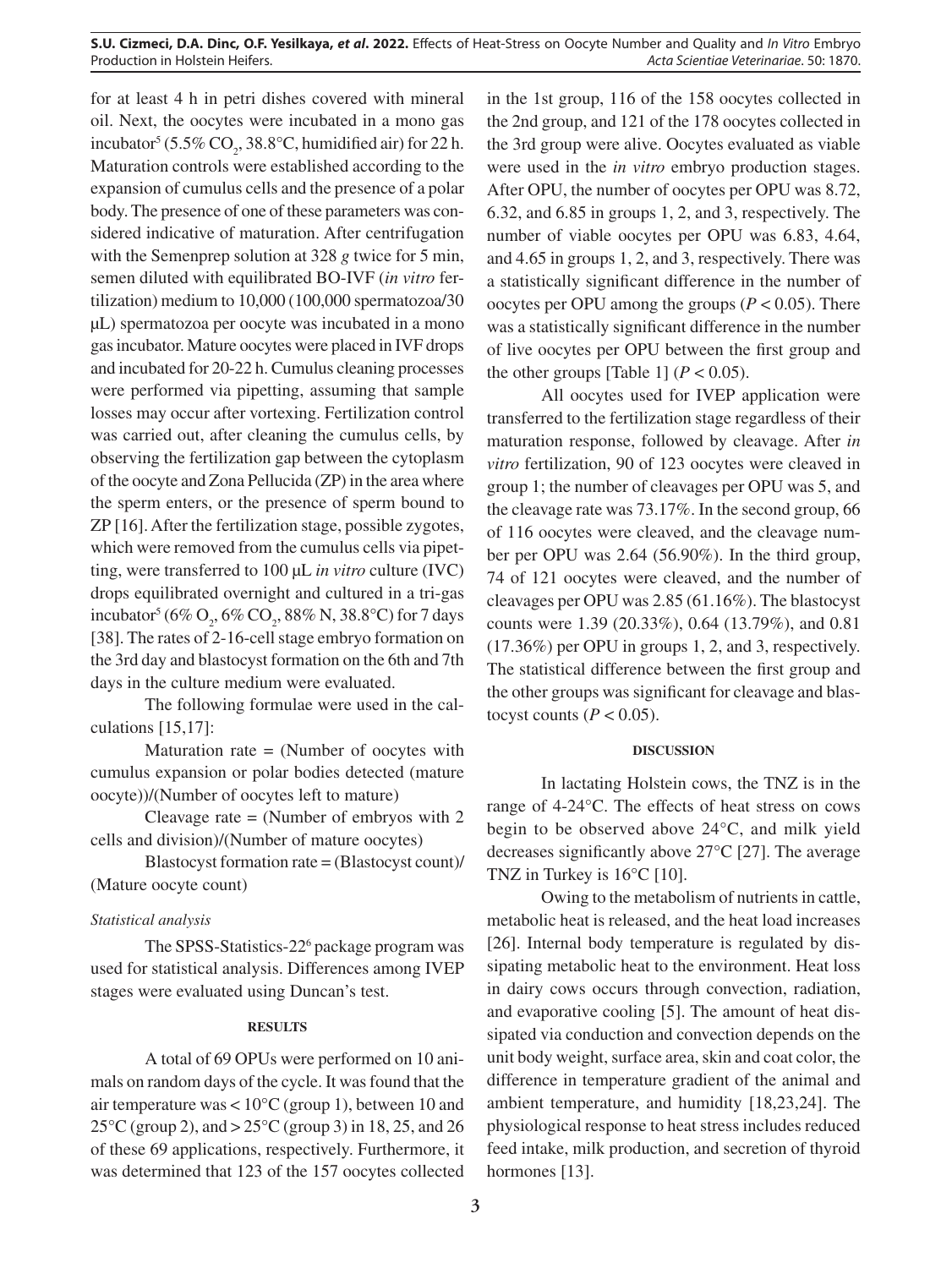| Ambient temperature              | $< 10^{\circ}$ C (Group 1) | $10-25$ °C (Group 2) | $>25^{\circ}$ C (Group 3) |
|----------------------------------|----------------------------|----------------------|---------------------------|
| Number of OPU applications       | 18                         | 25                   | 26                        |
| <b>Total Oocyte</b>              | 157                        | 158                  | 178                       |
| $A+B+C$ (Viable oocyte)          | 123                        | 116                  | 121                       |
| Number of oocytes per OPU        | 8.72 <sup>c</sup>          | 6.32 <sup>e</sup>    | $6.85^{d}$                |
| Number of viable oocytes per OPU | $6.83^{a}$                 | 4.64 <sup>b</sup>    | $4.65^{\rm b}$            |
| Number of fertilized oocytes     | 90                         | 66                   | 74                        |
| Number of cleavages per OPU      | 5.00 <sup>f</sup>          | 2.64 <sup>g</sup>    | $2.85$ <sup>g</sup>       |
| Number of blastocysts per OPU    | 1.39 <sup>h</sup>          | $0.64^{\mathrm{i}}$  | $0.81^{\circ}$            |
| Cleavage rate $\%$               | 73.17                      | 56.90                | 61.16                     |
| Blastocyst rate %                | 20.33                      | 13.79                | 17.36                     |

**Table 1.** Ovum Pick Up (total oocytes, viable oocytes) and *in vitro* embryo production (fertilization, cleavage and blastocysts) results.

All negative effects of heat stress on animals are the result of increased body temperature. The increase in body temperature results from disruption of the balance between heat production and heat loss [5]. In cows exposed to heat stress, the mechanism of GnRH release from the hypothalamus is disrupted, and the blood levels of FSH and LH decrease. These neuroendocrine and endocrine events negatively affect the selection and development of follicles, which may result in the disruption of ovulation and functional corpus luteum development [9,52]. Reproductive performance is adversely affected by high temperature and humidity during high ambient temperature periods [25]. There is no direct evidence for the effect of heat stress on primary follicles. However, the observation that reproductive parameters return to normal 40-60 days after exposure to heat stress suggests that heat stress exerts its effects during the very early stages of follicle development. The fact that the time from the primary follicle stage to the Graafian follicle stage is approximately 60 days, and oocyte development is the most sensitive period in the primary and secondary follicle stages before the zona pellucida has formed, explains this mechanism [12]. In Brazil, where the annual average temperature is >25°C, OPU has been applied at different times of the year in cattle breeds with different TNZ ranges; the results have shown that the blastocyst development rates are low in oocytes obtained under chronic exposure during the hot months of the year [47]. Similarly, in the present study, the blastocyst development rates were lower in the 3rd group than in the other groups.

It has been reported that the cleavage, maturation, and blastocyst formation rates of oocytes obtained from animals exposed to heat stress are low [40]. Furthermore, the oocytes obtained from follicles that develop under heat stress are of poor quality [1]. It has been reported that upon the shortterm exposure of preantral follicles and the COCs to a high temperature (41°C for 12 h), preantral follicles are less sensitive to heat stress than the COCs, primordial follicles develop early, ROS production from preantral follicles and their COCs increases, estradiol production by the COCs decreases, and progesterone secretion increases [35]. It has been reported that the animals exposed to heat stress show changes in steroid concentrations in the follicular fluid [34]. Furthermore, heat stress results in disruption of the cytoskeletal structure of COCs during the first 12 h of *in vitro* maturation, reduction in the nuclear maturation of oocytes, and death of oocytes due to apoptosis [42]. In the present study, we determined that the number of viable oocytes per OPU was low in applications performed at high ambient temperatures. The reduction in the fertilization, cleavage, and blastocyst formation rates of the collected oocytes was statistically significant. In our study, wherein IVEP was applied, it was concluded that the lower blastocyst formation rates obtained when OPUs (>25<sup>o</sup>C [group 3]) were performed during the period of heat stress may be because of the oocyte death due to apoptosis or poor oocyte quality.

Previous studies have shown that the follicles are 0.1°C to 2.5°C cooler than the adjacent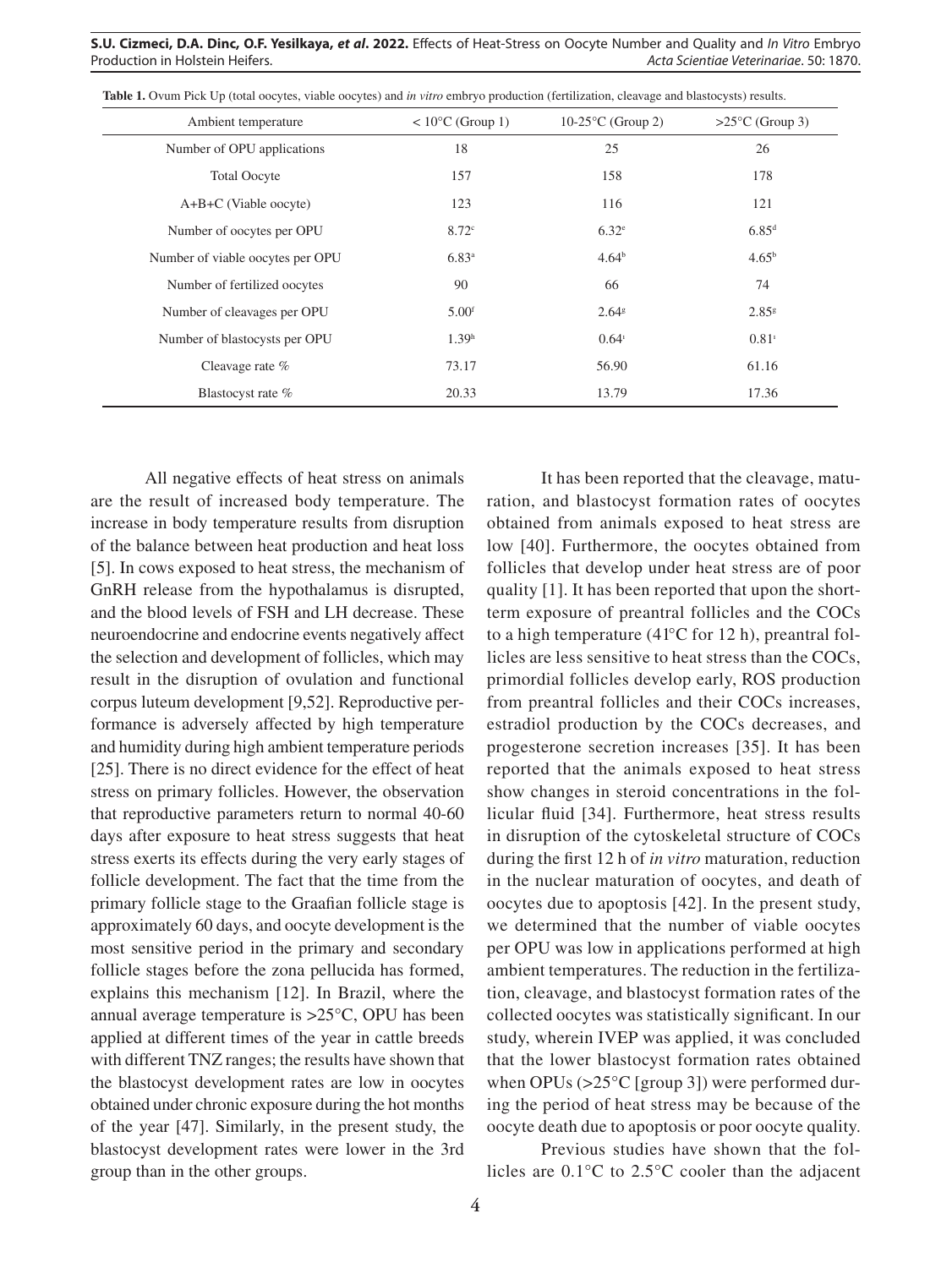ovarian tissues and nearby organs before ovulation [21,22]. Furthermore, the follicle is  $1.0\degree$ C or colder than the neighboring tissues, while the maturation, fertilization, and embryonic development stages are normal, and the oocytes that result in a successful pregnancy originate from colder follicles [30-32]. Therefore, it was concluded that the better rates in group 1 outside the thermoneutral area may be due to that the cattle are not affected by cold as much as by hot conditions.

High ambient temperature, which continues during *in vitro* fertilization, adversely affects the anti-polyspermy systems of oocytes, thus increasing fertilization loss [46]. In this study, it was considered that the differences in the number of cleavages and blastocysts among the groups were related to the environmental conditions to which the oocytes obtained via OPU were exposed during development, since fertilization was provided under the same conditions after the oocytes were obtained. Consistent with the results of the present study, it has been reported that heat stress causes deterioration of ovarian function; additionally, reduction in the embryo retrieval rates has been observed in *in vivo* embryo production studies [6].

#### **CONCLUSION**

Additional studies are needed to investigate the response of oocytes obtained with OPU to heat stress during embryonic developmental stages and to determine the sensitivity and effects of embryonic tissue damage according to developmental stages. In this study, it was concluded that when the ambient temperature is close to the TNZ, providing shelter conditions to animals to protect them from heat stress during OPU and IVEP application can increase the blastocyst development rates.

### MANUFACTURERS

1 Esaote Biomedica. Genova, Italy.

2 Minitübe GmbH. Tiefenbach, Germany.

3 Sanovel Ilac. Istanbul, Turkey.

4 IVF Bioscience, Cornwall, UK.

5 Thermo Fisher Scientific. Waltham, MA,USA.

6 IBM - International Business Machines Corporation. Armonk, NY, USA.

*Ethical approval***.** The study was conducted with approval of the Selcuk University Veterinary Faculty Experimental Animals Production and Research Center Ethics Committee (SÜVDAMEK) (2019/28).

*Declaration of interest***.** The authors report no conflicts of interest. The authors alone are responsible for the content and writing of paper.

#### **REFERENCES**

- **1 Abdelatty A.M., Iwaniuk M. E., Potts S.B. & Gad A. 2018.** Influence of maternal nutrition and heat stress on bovine oocyte and embryo development. *International Journal of Veterinary Science and Medicine*. 6: 1-5.
- **2 Aggarwal A. & Upadhyay R. 2013.** Thermoregulation. In: *Heat Stress and Animal Productivity*. London: Springer, pp.2-20.
- **3 Altınccekic S. & Koyuncu M. 2012.** Farm animals and stress. *Journal of Animal Production*. 53(1): 27-37.
- **4 Ari U.C. 2015.** Physiologic and Hormonal Effects of Heat Stress on Reproduction in Cattle. In: *Turkiye Klinikleri Reproduction and Artificial Insemination - Special Topics*. 1(1): 1-10.
- **5 Atrian P. & Shahryar H.A. 2012.** Heat Stress in Dairy Cows (A Review). *Research in Zoology*. 2(4): 31-37
- **6 Bényei B., Gáspárdy A. & Barros C.W.C. 2001.** Changes in embryo production results and ovarian recrudescence during the acclimatisation to the semiarid tropics of embryo donor Holstein-Friesian cows raised in a temperate climate. *Animal Reproduction Science*. 68(1-2): 57-68.
- **7 Bridges P.J., Brusie M.A. & Fortune J.E. 2005.** Elevated (heat stress) *in vitro* reduces androstenedione and estradiol and increases progesterone secretion by follicular cells from bovine dominant follicles. *Domestic Animal Endocrinology*. 29: 508-522.
- **8 De Rensis F. & Scaramuzzi RJ. 2003.** Heat stress and seasonal effects on reproduction in the dairy cow-a review. *Theriogenology*. 60: 1139-1151.
- **9 De Rensis F., Saleri R., Garcia-Isierto I., Scaramuzzi R. & Lopes-Gaitus F. 2021.** Effects of Heat Stress on Follicular Physiology in Dairy Cows. *Animals*. 11(3406): 1-9.
- **10 Durmuş M. & Koluman N. 2019.** Hormonal Changes caused on Ruminant Animals exposed to High Environment Temperature. *Journal of Animal Production*. 60 (2): 159-169.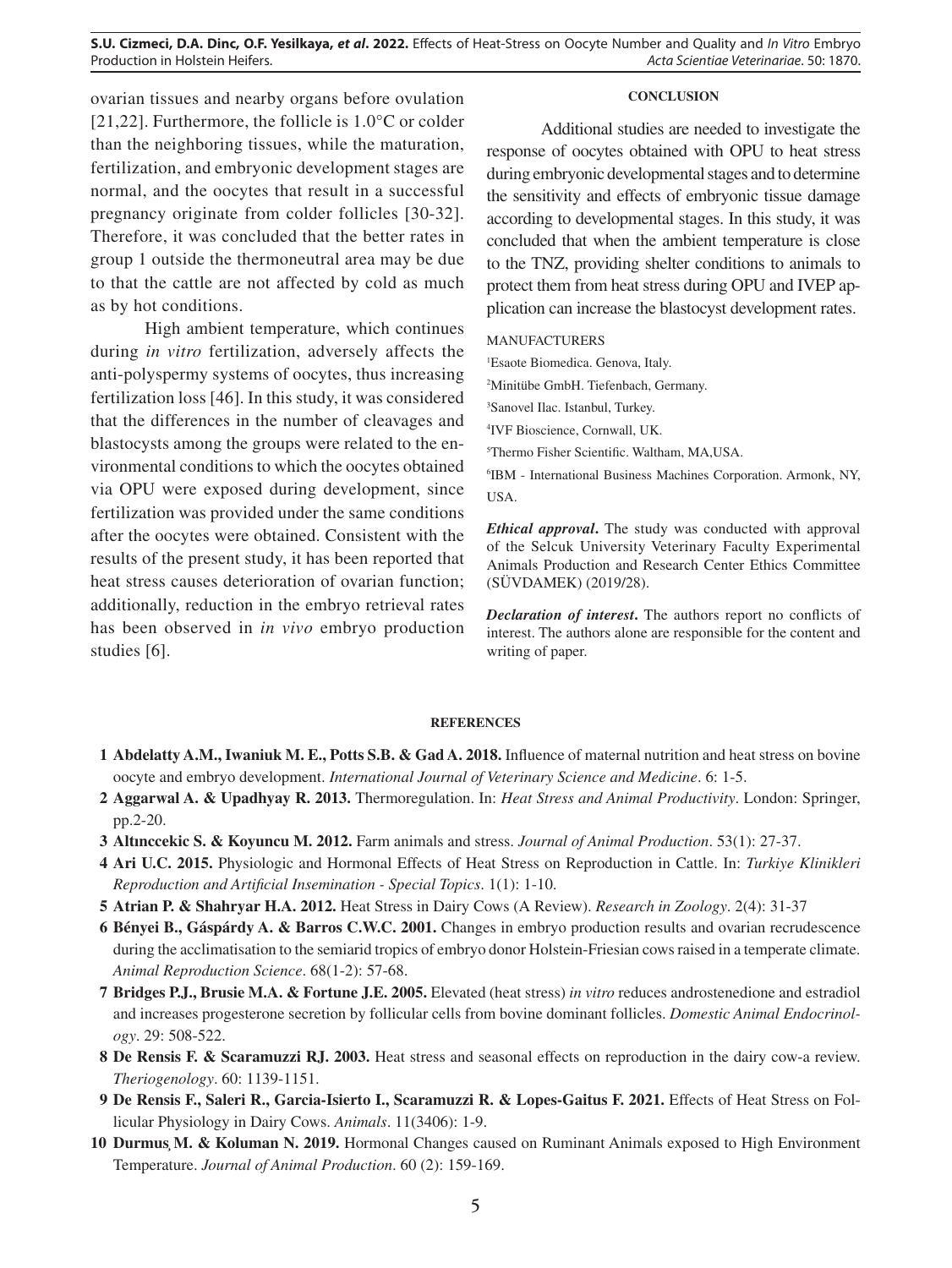- **11 El-Sayed A. & Kamel M. 2020.** Climatic changes and their role in emergence and re-emergence of diseases. *Environmental Science and Pollution Research*. 27(18): 22336-22352.
- **12 Fair T. 2003.** Follicular oocyte growth and acquisition of developmental competence. *Animal Reproduction Science*. 78: 203-216.
- **13 Farooq U., Samad H.A., Shehzad F. & Qayyum A. 2010.** Physiological responses of cattle to heat stress. *World Applied Sciences Journal*. 8: 38-43.
- **14 Gendelman M., Aroyo A., Yavin S. & Roth Z. 2010.** Seasonal effects on gene expression, cleavage timing, and developmental competence of bovine preimplantation embryos. *Reproduction*. 140(1): 73-82.
- **15 Grondahl M.L., Christiansen S.L., Kesmodel U.S., Agerholm I.E., Lemmen J.G., Lundstrom P., Bogstad J., Raaschou-Jensen M. & Ladelund S. 2017.** Effect of women's age on embryo morphology, cleavage rate and competence- A multicenter cohort study. *PLoS One*. 12: 1722456.
- **16 Gürer F. 2003.** Oocyte maturation *in vivo* and *in vitro*. In: Hassa H. (Ed). *Clinical Approach and IVF Laboratory Practices in Infertile Cases*. Eskisehir: Osmangazi Publishing, pp.229-240.
- **17 Hammond E.R. & Morbeck D.E. 2019.** Tracking Quality: can embryology key performance indicators be used to identify clinically relevant shifts in pregnancy rate? *Human Reproduction*. 34: 37-43.
- **18 Hansen P.J. & Arrchiga C.F. 1999.** Strategies for managing reproduction in the heat-stressed dairy cows. *Journal of Animal Science*. 77(2): 36-50.
- **19 Hansen P.J., Drost M., Rivera R.M., Paula-Lopes F.F., Al-Katanani Y.M., Krininger III C. E. & Chase Jr. C.C. 2001.**  Adverse impact of heat stress on embryo production: causes and strategies for mitigation. *Theriogenology*. 55(1): 91-103.
- **20 Hill D.L. & Wall E. 2017.** Weather influences feed intake and feed efficiency in a temperate climate. *Journal of Dairy Science*. 100(3): 2240-2257.
- **21 Hunter R.H.F. & López-Gatius F. 2020.** Intra-follicular temperature acts to regulate mammalian ovulation. *Acta Obstetricia et Gynecologica Scandinavica*. 99: 301-302.
- **22 Hunter R.H.F. 2012.** Temperature gradients in female reproductive tissues. *Reproductive BioMedicine Online*. 24: 377-380.
- **23 Hutchinson J.C.D & Brown G.D. 1969.** Penetrance of cattle coats by radiation. *Journal of Applied Physiology*. 26(4): 1-11.
- **24 Hutchinson J.C.D & Sykes A.H. 1953.** Physiological acclimatization of fowls to a hot humid environment. *The Journal of Agricultural Science*. 43(03): 294-322.
- **25 Ju J.C. 2005.** Cellular responses of oocytes and embryos under thermal stress: hints to molecular signaling. *Animal Reproduction*. 2(2): 79-90.
- **26 Kadzere C.T., Murphy M.R., Silanikove N. & Maltz E. 2002.** Heat stress in lactating dairy cows: a review. *Livestock Production Science*. 77: 59-91.
- **27 Krihara M. & Shioya S. 2002.** Dairy cattle management in a hot environment. 1-9. Access: https://www.fftc.org.tw/ htmlarea\_file/library/20110801153254/eb529.pdf.
- **28 Kutlu B. & Varisli O. 2012.** The Pregnancy rate of cattle, which was inseminated in different season in Sanliurfa. *Harran Üniversitesi Üniversitesi Veteriner Fakültesi Dergisi*. 1(2): 97-102.
- **29 Lopes F.F.D.P., Lima R.S., Risolia P.H.B., Ispada J., Assumpção M.E.O. & Visintin J.A. 2012.** Heat stress induced alteration in bovine oocytes: functional and cellular aspects. *Animal Reproduction*. 9(3): 395-403.
- **30 López-Gatius, F. & Hunter, R.H.F. 2017.** Clinical relevance of pre-ovulatory follicular temperature in heat-stressed lactating dairy cows. *Reproduction in Domestic Animals*. 52: 366-370.
- **31 López-Gatius F. & Hunter R.H.F. 2019.** Pre-ovulatory follicular temperature in bi-ovular cows. *Journal of Reproduction and Development*. 65: 191-194.
- **32 López-Gatius F. & Hunter R.H.F. 2019.** Pre-ovulatory follicular cooling correlates positively with the potential for pregnancy in dairy cows: Implications for human IVF. *Journal of Gynecology Obstetrics and Human Reproduction*. 48: 419-422.
- **33 Naranjo-Gómez J.S., Uribe-García H.F., Herrera-Sánchez M.P., Lozano-Villegas K.J., Rodríguez-Hernández R. & Rondón-Barragán I.S. 2021.** Heat stress on cattle embryo: gene regulation and adaptation. *Heliyon*. 7(3): e06570.
- **34 Negron-Perez V.M., Fausnacht D.W. & Rhoads M.L. 2019.** Invited review: Management strategies capable of improving the reproductive performance of heat-stressed dairy cattle. *Journal of Dairy Science*. 102: 10695-10710.